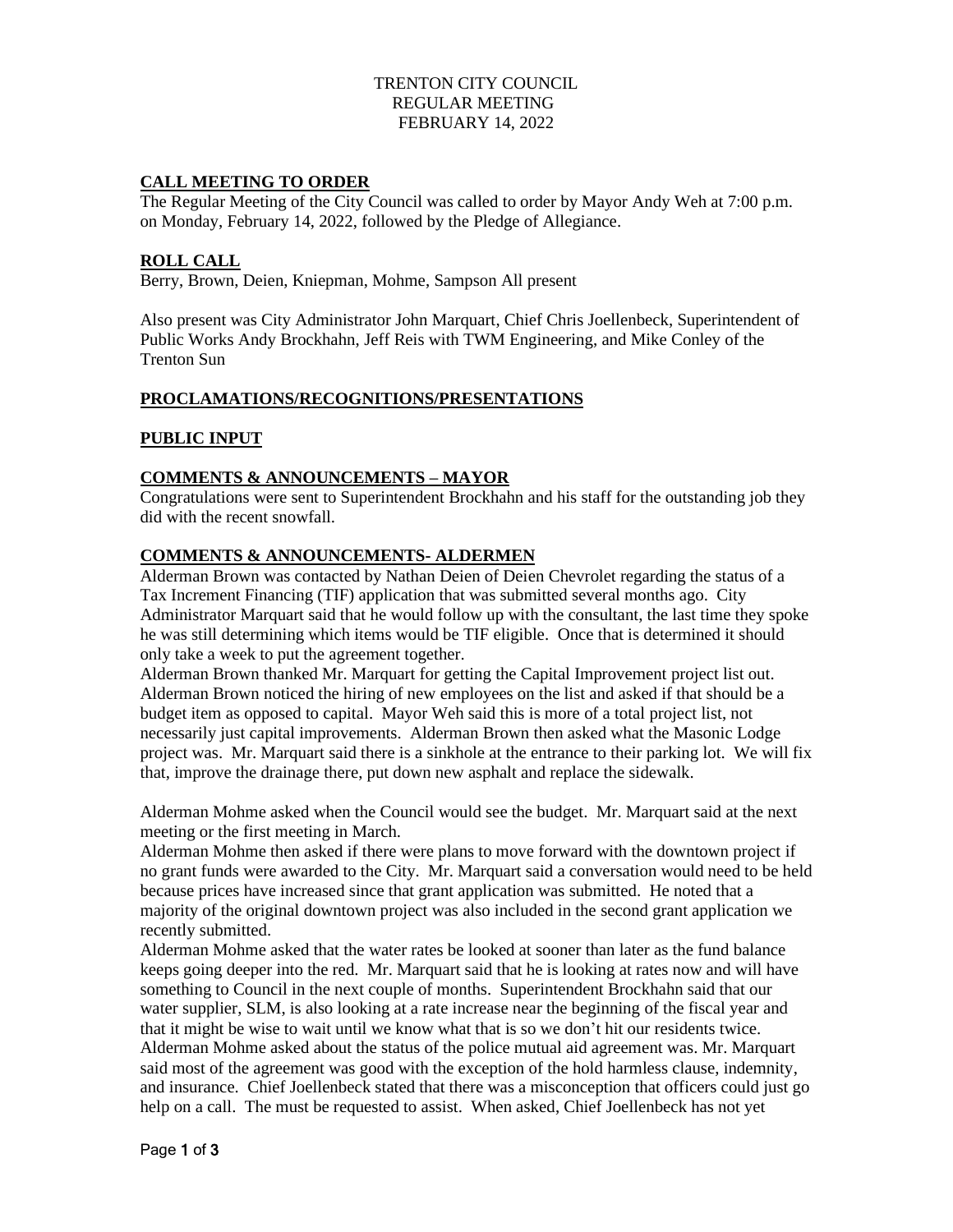checked on the prices of body cameras. He stated that AXON seems to be the best, but there are still concerns with the cost of storing data.

## **COMMENTS & ANNOUNCEMENTS – CITY STAFF**

Superintendent Brockhahn said the snow removal went well. Now his department is fighting water leaks in service connection lines.

Chief Joellenbeck said one of the new Tahoes will be here in the next week or two. He reminded everyone to lock their cars.

City Administrator Marquart said Republic Services missed pickup of recycling on the west and south sides of the city due to the snow. There was conflicting information regarding when that would be picked up, and it will be this Friday, which is the regular day. Alderman Brown asked if there would be a credit on residents bills for missing the pickup. Mr. Marquart said no, but Republic would pick up any overage that didn't fit in the tote.

March 3, 2022 is the tentative date for the COVID Booster clinic hosted by the Illinois Emergency Management Agency. It will be at St. Mary's Parish Center.

### **CONSENT AGENDA**

Alderman Brown made a motion to Approve the Consent Agenda as presented. Second Alderman Deien. All yes, motion carried. The Consent Agenda included a motion to Approve the minutes of the January 24, 2022 Regular Council meeting, a motion to Approve Bills for the month of January 2022, a motion to Approve Payrolls for the month of January 2022, and a motion to Approve the Treasurer's Report for the month of December 2021.

#### **UNFINISHED BUSINESS**

Alderman Brown made a motion to Approve the paving of N Jefferson and N Adams from Broadway to 4<sup>th</sup> Street. Second Alderman Sampson. All yes, motion carried.

Alderman Sampson made a motion to Reject all bids submitted for the pool replumbing project. Second Alderman Brown. All yes, motion carried.

Alderman Brown made a motion to Waive Competitive Bidding and Accept Litteken Construction Bid for construction component of the bid only in an amount of \$107,720.00. Second Alderman Sampson. All yes, motion carried.

Alderman Deien made a motion to Authorize Staff to seek Sealed Bids for the Plumbing component of the pool replumbing project. Second Alderman Brown. All yes, motion carried.

The next item on the agenda was a motion to authorize staff to seek separate sealed bids for the construction and plumbing components of the pool replumbing project. Due to the way votes went on the motions above, this action was not necessary.

Alderman Sampson made a motion to Authorize Hiring of Additional Police Officer. Second Alderman Brown. There was a lengthy discussion about how to finance this additional officer and questions on what was being cut from the budget to do so. Scheduling was discussed, and it was said this additional position would eliminate part-time officers, greatly reduce overtime, and not start until next fiscal year so the budget could accommodate this additional expenditure. All yes, motion carried.

Alderman Brown made a motion to Approve Ordinance #1791 Declaring Surplus and Authorizing the Sale of 2002 Chevrolet Silverado. Second Alderman Deien. All yes, motion carried.

Page 2 of 3